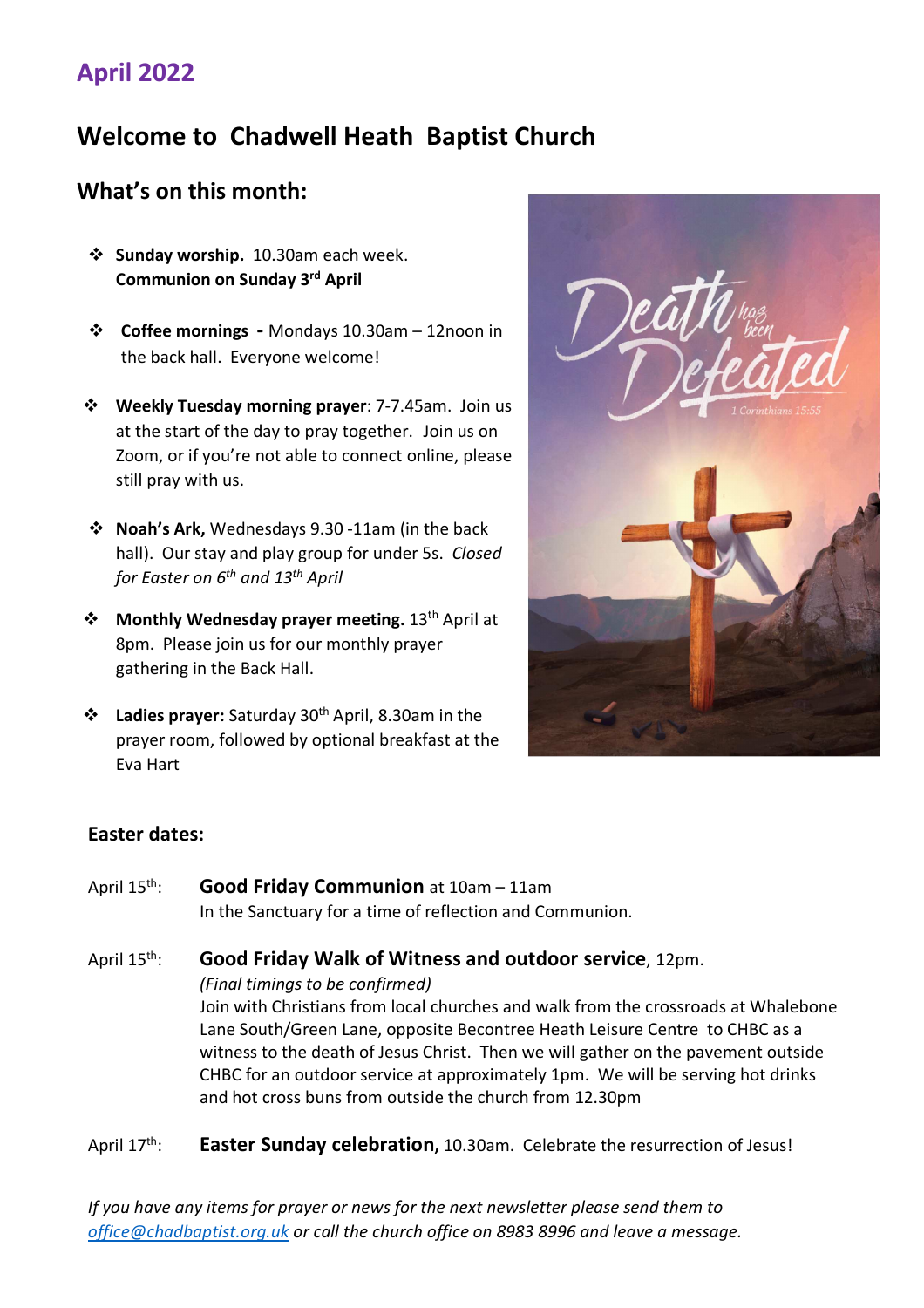### **See the Easter Story brought to life**

7.30pm performances on 15<sup>th</sup>, 16<sup>th</sup> & 17<sup>th</sup> April

The Green by the Queens Theatre, Hornchurch

Free to watch! www.hornchurchpp.co.uk

## **Praying for each other daily:**

*" And pray in the Spirit on all occasions with all kinds of prayers and requests. With this in mind, be alert and always keep on praying for all the Lord's people."* Ephesians 6:18

| $4th - 8th$ April |                     | $11th$ -15 <sup>th</sup> April |                       |
|-------------------|---------------------|--------------------------------|-----------------------|
| Monday:           | Patience Fredrick   | Monday:                        | <b>Trudy Hairsine</b> |
| Tuesday:          | Rob Groff           | Tuesday:                       | Jackie Hylton         |
| Wednesday:        | Jim Hadley          | Wednesday:                     | Ken Hylton            |
| Thursday:         | Pamela Hadley       | Thursday:                      | Anne Isbell           |
| Friday:           | <b>Chris Haines</b> | Friday:                        | Sue Jagger            |

| $18th - 22nd$ April |                   | $25th - 29th$ April |                     |
|---------------------|-------------------|---------------------|---------------------|
| Monday:             | Beatrice Kambasha | Monday:             | Mayele Malaba       |
| Tuesday:            | Elizabeth Katta   | Tuesday:            | Janet Malcolm       |
| Wednesday:          | Akinsola Kehinde  | Wednesday:          | Peter Malcolm       |
| Thursday:           | Laurel King       | Thursday:           | Zea Morgan          |
| Friday:             | Adeola Kudaya     | Friday:             | <b>Tomson Mpagi</b> |

| 11 <sup>th</sup> -15 <sup>th</sup> April |                       |  |  |  |
|------------------------------------------|-----------------------|--|--|--|
| Monday:                                  | <b>Trudy Hairsine</b> |  |  |  |
| Tuesday:                                 | Jackie Hylton         |  |  |  |
| Wednesday:                               | Ken Hylton            |  |  |  |
| Thursday:                                | Anne Isbell           |  |  |  |
| Friday:                                  | Sue Jagger            |  |  |  |

| $25th - 29th$ April |                     |  |  |
|---------------------|---------------------|--|--|
| Monday:             | Mayele Malaba       |  |  |
| Tuesday:            | Janet Malcolm       |  |  |
| Wednesday:          | Peter Malcolm       |  |  |
| Thursday:           | Zea Morgan          |  |  |
| Friday:             | <b>Tomson Mpagi</b> |  |  |

#### **A very happy birthday to**:

Helen Thomas (2<sup>nd</sup>), Jenny Byrne (8<sup>th</sup>), Pam Dyer (10<sup>th</sup>), Sue Warren (20<sup>th</sup>), Sam Thomas (20<sup>th</sup>), Ken Hylton (21<sup>st</sup>), Tomson Mpagi (29<sup>th</sup>), Rosie Sanjon (29<sup>th</sup>)

### **Opportunities to serve**

It's wonderful that we're now able to meet together again as a family of believers in Chadwell Heath, and that also brings different opportunities to take a greater part in church life and growing and serving together.

There are some opportunities for ministry and serving that would welcome some support (generally these are once a month, and no previous experience necessary!):

- Welcoming people at the door
- Operating the sound desk
- Operating the computer
- Serving refreshments after the service
- Singing or playing an instrument

What gifts and talents has the Lord given you? There are many areas that we'd love to grow and develop, including our worship team, our children and youth work, or leading services or preaching so if you've got an interest that you'd grow please speak to one of the leadership team, or Helen if you wish to join the welcome/refreshments or sound desk/computer team.



Chadwell Heath Baptist Church, High Road, Chadwell Heath, Romford, London, RM6 6PP (T) 020 8983 8996 (M) 0751 135 1050 (Email) minister@chadbaptist.org.uk - (Web) www.chadbaptist.org.uk